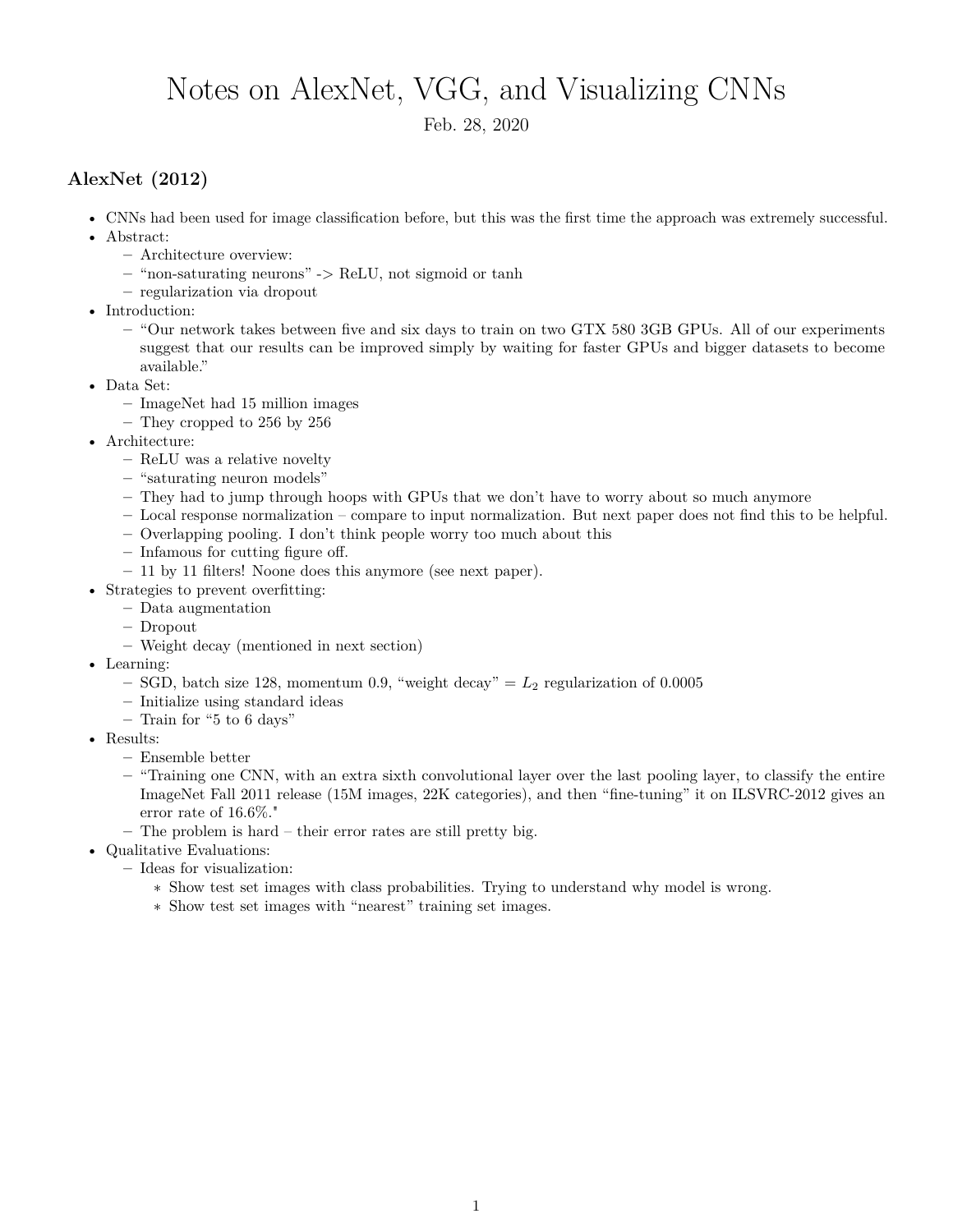## **VGG16 (2015)**

- Abstract:
	- **–** Contribution is to increase depth while using small (3 by 3) filters
	- **–** Representations generalize well to other data sets
- Architecture:
	- **–** Input is 224 by 224 (relevant later)
	- **–** Operations:
		- ∗ 3 by 3 filters
		- ∗ 1 by 1 filters
		- ∗ pooling with 2 by 2 window, stride 2
	- **–** General Plan: Convolutions (ReLU) -> Max Pooling -> Convolutions (ReLU) -> Max Pooling -> . . . -> Fully Connected -> Softmax
		- ∗ See table page 3
	- **–** Local response normalization doesn't improve performance and slows things down
	- **–** Insight at bottom of page 2: stacking 3 consecutive layers of 3 by 3 convolutions has:
		- ∗ An "effective receptive field" of 7 by 7
		- ∗ Fewer parameters than a 7 by 7 filter (3 \* 3 \* 3 = 27 < 49 = 7 \* 7)
		- ∗ More opportunities for non-linearities via ReLU activations
	- **–** 1 by 1 filter is an opportunity to get more non-linearities
- Training:
	- **–** All settings look familiar by now
	- **–** Ideas about training image size. For us, main thing to note is that you can take estimated weights from one image size and use them for another image size.
	- **–** "On a system equipped with four NVIDIA Titan Black GPUs, training a single net took 2–3 weeks depending on the architecture."
- Results:
	- **–** From Table 2, models C and D both have 16 layers; C has 1 by 1 convolutions while D has 3 by 3 convolutions. E has 19 layers.
	- **–** Models D and E are best
	- **–** Error rates are **much** better than what was reported by AlexNet only 3 years prior.
- Appendix B!!
	- **–** "deep image representations, learnt on ILSVRC, generalise well to other datasets, where they have outperformed hand-crafted representations by a large margin."
	- **–** "To utilise the ConvNets, pre-trained on ILSVRC, for image classification on other datasets, we remove the last fully-connected layer (which performs 1000-way ILSVRC classification), and use 4096-D activations of the penultimate layer as image features, which are aggregated across multiple locations and scales. The resulting image descriptor is L2-normalised and combined with a linear SVM classifier, trained on the target dataset. For simplicity, pre-trained ConvNet weights are kept fixed (no fine-tuning is performed)."
	- **–** See Table 11 for results; this approach does well.